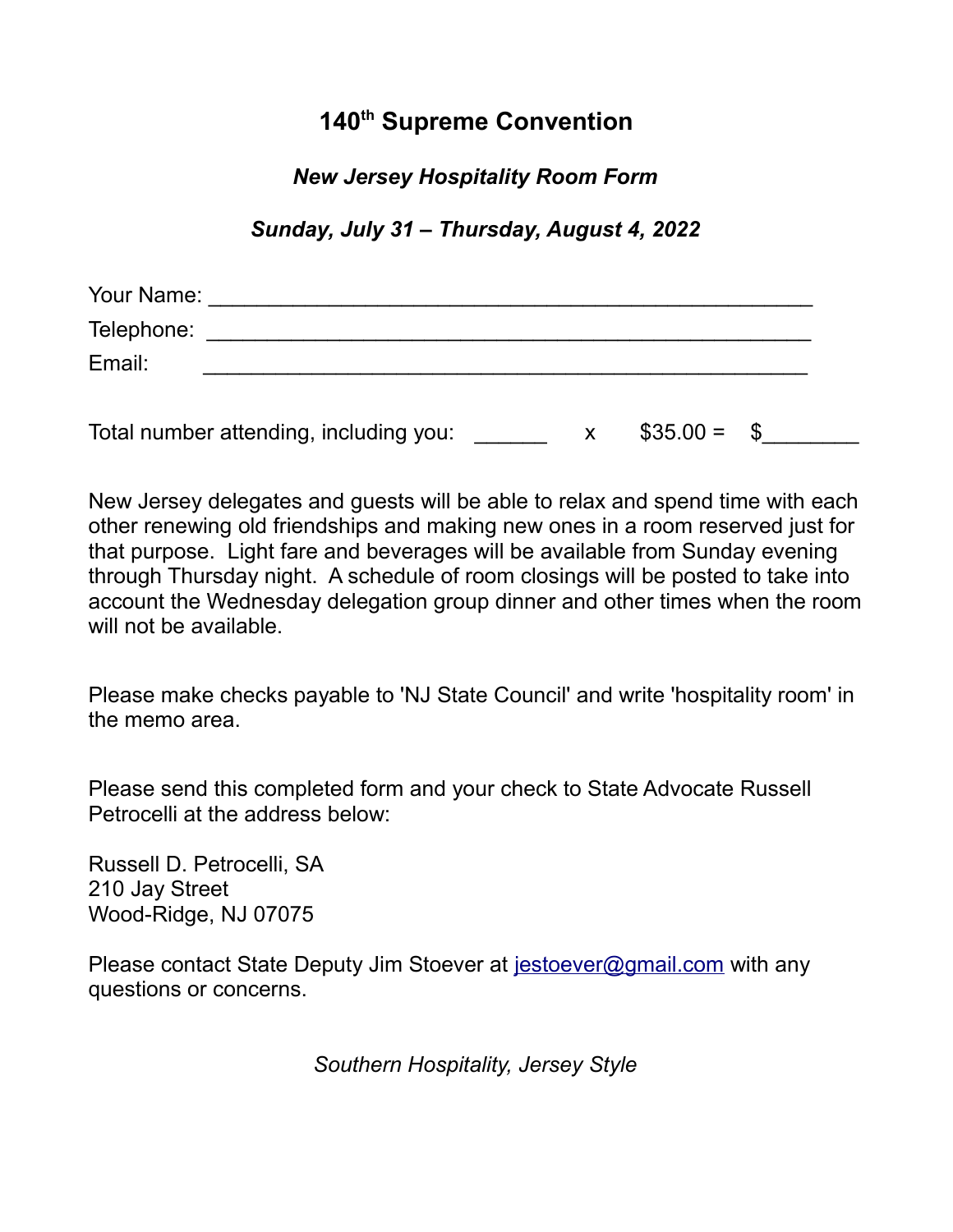## **New Jersey State Council**

### *State Polo Shirt Order Form*

| Email:                                                                  |                          |              |         |               |  |
|-------------------------------------------------------------------------|--------------------------|--------------|---------|---------------|--|
|                                                                         |                          |              |         |               |  |
| Men's shirts:                                                           |                          |              |         |               |  |
| Size and Quantity: Small ___ Medium ___ Large ___ XL ___ XXL __ XXXL __ |                          |              |         |               |  |
|                                                                         |                          |              |         |               |  |
| Women's shirts:                                                         |                          |              |         |               |  |
| Size and Quantity: Small ___ Medium ___ Large ___ XL ___ XXL __ XXXL __ |                          |              |         |               |  |
|                                                                         |                          |              |         |               |  |
| Total number of shirts ordered                                          |                          |              |         |               |  |
| <b>Number of size Small</b>                                             |                          | X            | \$17.00 | $\frac{1}{2}$ |  |
| Number of size Medium                                                   | $\overline{\phantom{a}}$ | $\mathsf{X}$ | \$17.00 | $\frac{1}{2}$ |  |
| Number of size Large                                                    | $\overline{\phantom{a}}$ | $\mathsf{X}$ | \$17.00 | $\frac{1}{2}$ |  |
| Number of size XLarge                                                   | $\overline{\phantom{a}}$ | $\mathsf{X}$ | \$17.00 | $\frac{1}{2}$ |  |
| Number of size XXLarge                                                  | $\overline{\phantom{a}}$ | X            | \$19.00 | $\frac{1}{2}$ |  |
| Number of size XXXLarge                                                 |                          | $\mathsf{X}$ | \$21.00 | $\frac{1}{2}$ |  |
|                                                                         |                          |              |         |               |  |
| Total amount of order                                                   |                          |              |         | \$            |  |

Make checks payable to Colin Casey and mail, along with this order form, to the address below:

Colin Casey 80 Stephenville Blvd. Red Bank, NJ 07701

*Orders and checks must be received by June 20 in order for shirts to be received in Nashville.*